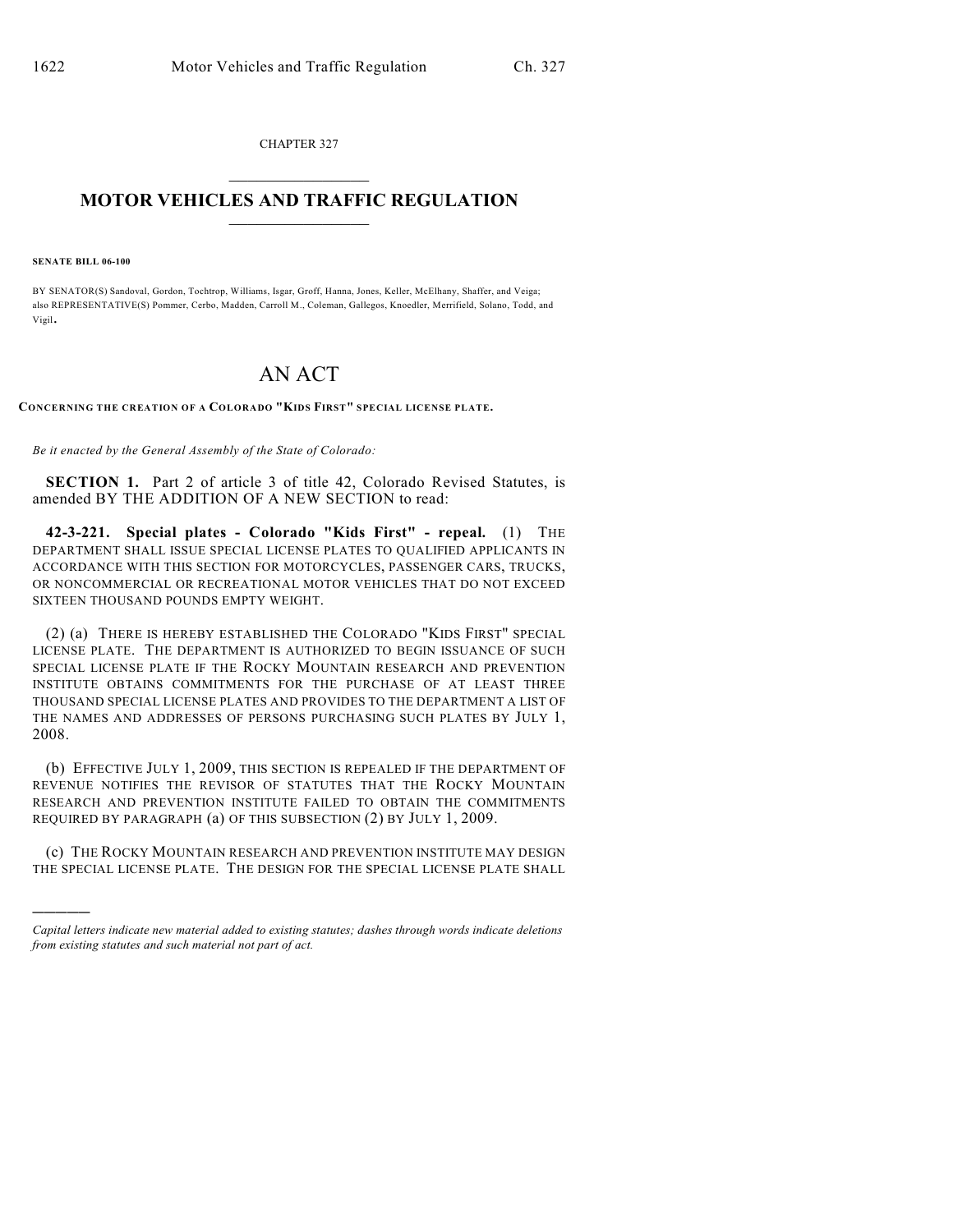CONFORM WITH STANDARDS ESTABLISHED BY THE DEPARTMENT AND SHALL BE SUBJECT TO THE DEPARTMENT'S APPROVAL.

(3) (a) A PERSON MAY APPLY FOR A COLORADO "KIDS FIRST" SPECIAL LICENSE PLATE IF THE PERSON PAYS THE TAXES AND FEES REQUIRED UNDER THIS SECTION AND PROVIDES TO THE DEPARTMENT OR AN AUTHORIZED AGENT A CERTIFICATE, ISSUED BY THE ROCKY MOUNTAIN RESEARCH AND PREVENTION INSTITUTE OR A SUCCESSOR ORGANIZATION, CONFIRMING THAT SUCH PERSON MEETS THE QUALIFICATIONS FOR THE LICENSE PLATE ESTABLISHED PURSUANT TO THIS SECTION.

(b) THE ROCKY MOUNTAIN RESEARCH AND PREVENTION INSTITUTE OR A SUCCESSOR ORGANIZATION MAY ESTABLISH A SPECIFIC LEVEL OF CONTRIBUTION TO A HEALTH PROMOTION AND INJURY PREVENTION FUND THAT QUALIFIES A PERSON TO OBTAIN SPECIAL LICENSE PLATES UNDER THIS SECTION. SUCH FUND SHALL BE USED TO FUND PROGRAMS, ACTIVITIES, AND EVENTS THAT HELP PROMOTE THE HEALTH OF CHILDREN AND PREVENT INJURY TO CHILDREN.

(c) THE ROCKY MOUNTAIN RESEARCH AND PREVENTION INSTITUTE OR ITS SUCCESSOR ORGANIZATION SHALL FILE AN ANNUAL STATEMENT VERIFYING THAT IT IS A NONPROFIT ORGANIZATION. THE STATEMENT SHALL BE FILED UNDER PENALTY OF PERJURY WITH THE DEPARTMENT.

(4) THE AMOUNT OF THE TAXES AND FEES FOR SPECIAL LICENSE PLATES UNDER THIS SECTION IS THE SAME AS THE AMOUNT OF THE TAXES AND FEES SPECIFIED FOR REGULAR MOTOR VEHICLE LICENSE PLATES; EXCEPT THAT THE DEPARTMENT SHALL COLLECT A ONE-TIME FEE OF TWENTY-FIVE DOLLARS FOR ISSUANCE OR REPLACEMENT OF EACH SUCH LICENSE PLATE. THE DEPARTMENT SHALL TRANSMIT THE ADDITIONAL ONE-TIME FEE TO THE STATE TREASURER, WHO SHALL CREDIT THE SAME TO THE HIGHWAY USERS TAX FUND CREATED IN SECTION 43-4-201, C.R.S.

(5) AN APPLICANT MAY APPLY FOR PERSONALIZED COLORADO "KIDS FIRST" LICENSE PLATES. UPON PAYMENT OF THE ADDITIONAL FEE REQUIRED BY SECTION 42-3-211 (6) (a) FOR PERSONALIZED LICENSE PLATES, THE DEPARTMENT MAY ISSUE SUCH PLATES IF THE APPLICANT COMPLIES WITH SECTION 42-3-211. IF AN APPLICANT HAS EXISTING PERSONALIZED LICENSE PLATES FOR A MOTOR VEHICLE, THE APPLICANT MAY TRANSFER THE COMBINATION OF LETTERS OR NUMBERS TO A NEW SET OF COLORADO "KIDS FIRST" LICENSE PLATES FOR THE VEHICLE UPON PAYING THE FEE IMPOSED BY SECTION 42-3-211 (6) AND UPON TURNING IN SUCH EXISTING PLATES TO THE DEPARTMENT. A PERSON WHO HAS OBTAINED PERSONALIZED COLORADO "KIDS FIRST" LICENSE PLATES UNDER THIS SUBSECTION (5) SHALL PAY THE ANNUAL FEE IMPOSED BY SECTION 42-3-211 (6) (b) FOR RENEWAL OF SUCH PERSONALIZED PLATES. THE FEES UNDER THIS SUBSECTION (5) ARE IN ADDITION TO ALL OTHER TAXES AND FEES IMPOSED FOR COLORADO "KIDS FIRST" LICENSE PLATES.

**SECTION 2.** 42-3-301 (2) (a) (II), Colorado Revised Statutes, is amended to read:

**42-3-301. License plate cash fund - license plate fees.** (2) (a) The fees imposed pursuant to subsection (1) of this section shall be set in an amount necessary to recover only the costs of the production and distribution of any license plates, decals, or validating tabs issued pursuant to this article and shall be: